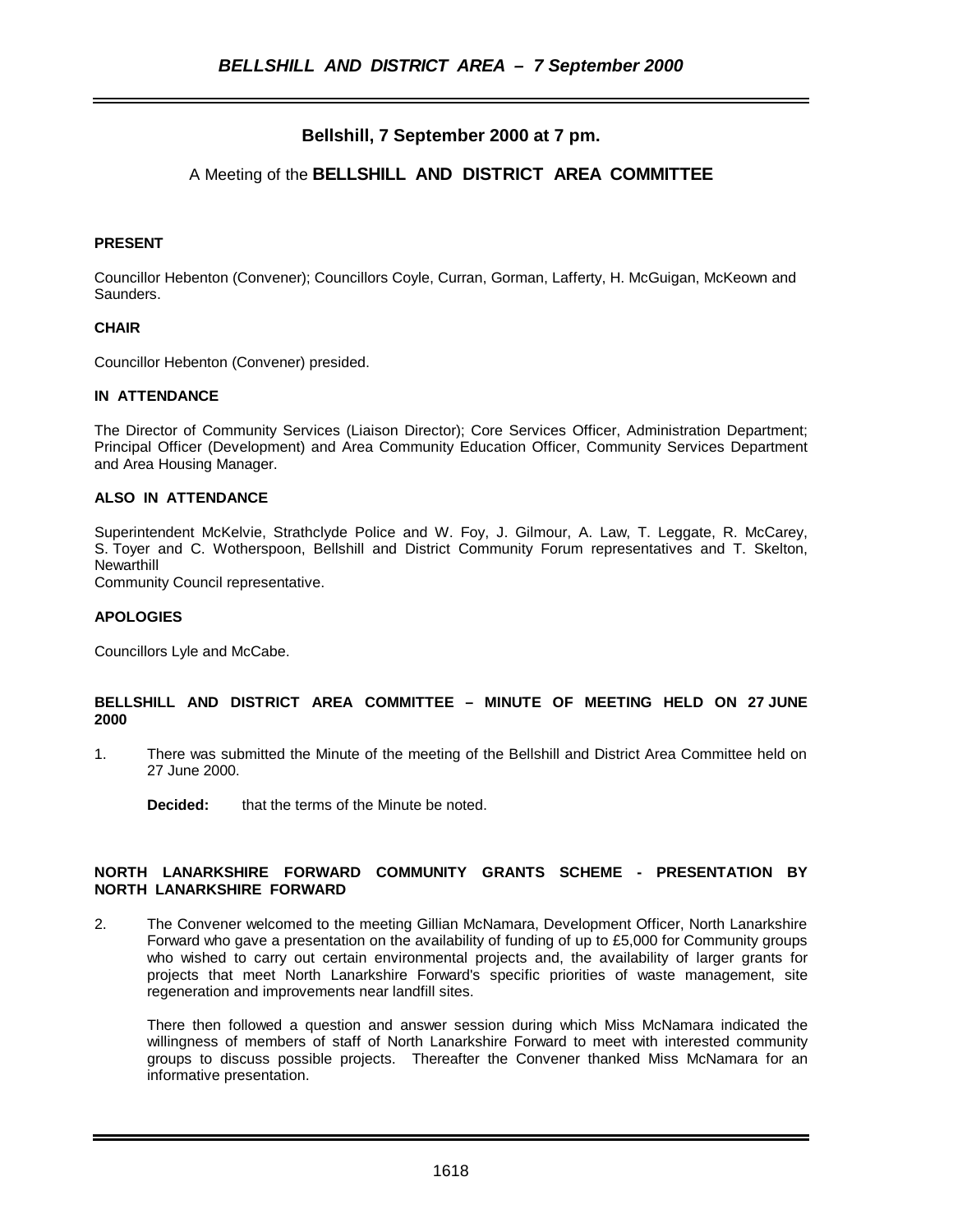**Decided:** that the presentation be noted.

**The Convener being of the view that the following item of business was relevant and competent authorised its consideration in order to appraise members of the current position and exercised his discretion to vary the order of business as hereinafter minuted.**

# **CRIME STATISTICS**

3. Superintendent McKelvie, Strathclyde Police, summarised the crime statistics in the Bellshill Sub-Division for the period from 1 January to 31 August 2000 and provided a comparison with the statistics for the same period in 1999. He also referred to the resource problems associated with police officers providing emergency cover for school crossing patrols and during the discussion which followed, the meeting was informed of steps being taken by the Council to alleviate this situation.

**Decided:** that the position be noted.

# **BELLSHILL AND DISTRICT COMMUNITY FORUM - UPDATE**

4. With reference to paragraph 3 of the Minute of the meeting of this Committee held on 27 June 2000, there was submitted a report (docketed) dated 1 September 2000 by the Liaison Director advising (1) on the progress made towards the re-establishment of Bellshill and District Community Forum; (2) that the Forum held its latest meetings on 13 July and 24 August 2000, notes of which were appended as Annex 1 to the report, and (3) that the Community Forum had (a) redrafted and adopted its constitution and elected a number of Officer Bearers; (b) agreed to meet on a six weekly cycle, two weeks prior to Area Committee meetings and to share notes and agendas of meetings with the Area Committee; (c) requested that Members continue to receive Agendas and Minutes of Area Committee meetings, and (d) identified a number of agenda items which will be actioned in the coming months.

**Decided:** that the contents of the report be noted.

# **EXTERNAL FUNDING SOURCES FOR COMMUNITY GROUPS – UPDATE**

5. With reference to paragraph 6 of the Minute of the meeting of this Committee held on 27 June 2000 when it was agreed that the possibility of holding a seminar for voluntary and community groups on the availability of funding sources for such groups be investigated, the Liaison Director advised that a report was being prepared which would look at the possibility of providing funds to enable the organisation of seminars across the whole Council area.

**Decided:** that it be noted that a report on this matter would be submitted to a future meeting.

# **STRATHCLYDE COUNTRY PARK**

# **(1) PROPOSAL BY THE SCOTTISH CANOE ASSOCIATION TO ESTABLISH A WHITEWATER CANOE AND RAFTING COURSE**

6. The Liaison Director referred to paragraph 12 of the Minute of the meeting of the Community Services Committee held on 31 August 2000, when that Committee having considered a report dated 26 July 2000 by the Director of Community Services advising on an approach from representatives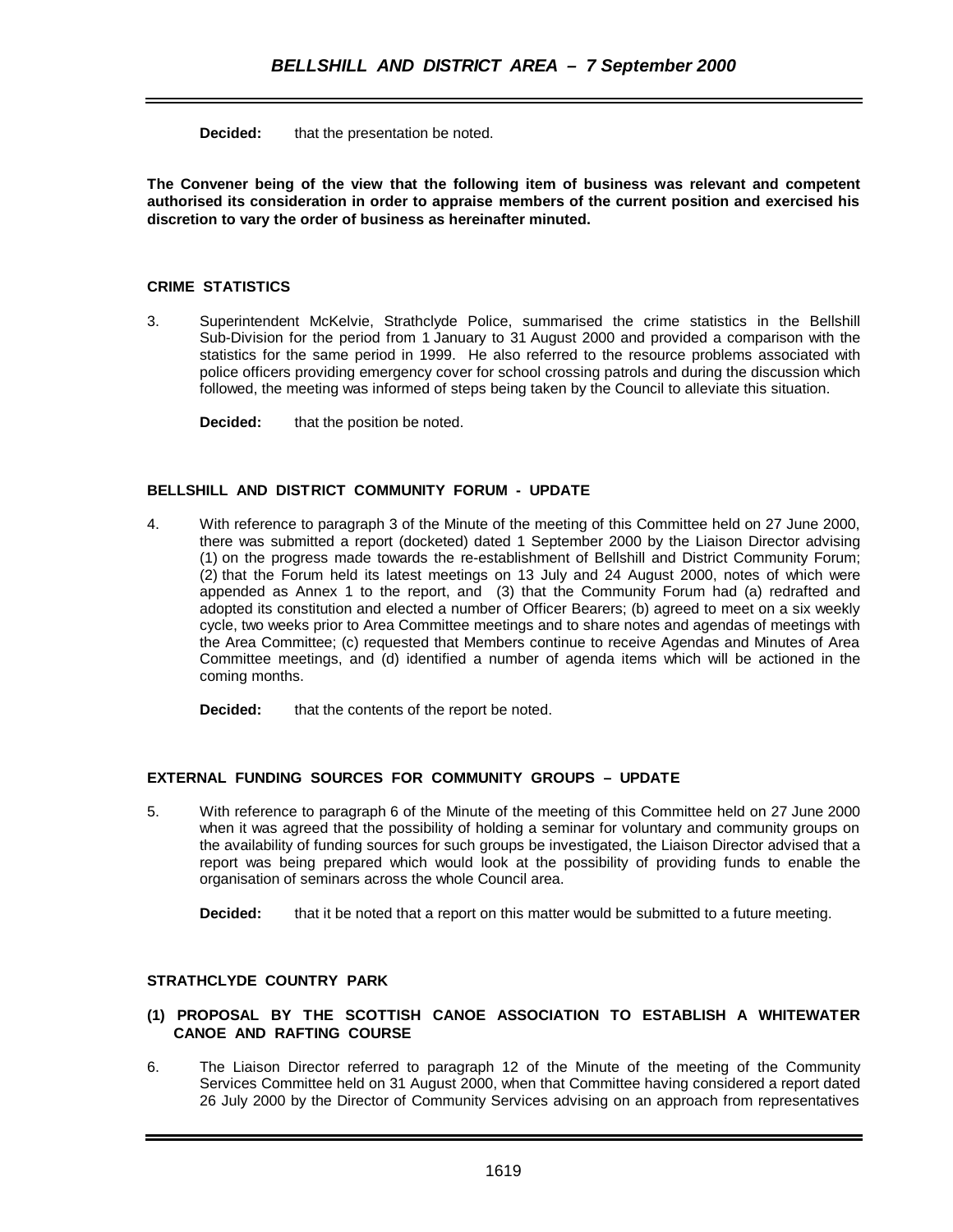of the Scottish Canoe Association which identified Strathclyde Country Park as their preferred location for the possible construction of a Whitewater Canoe and Rafting Course, and seeking agreement, in principle, to investigate the concept further, had agreed that the Director of Community Services be authorised to investigate, in principle, the concept of establishing a Whitewater Canoe and Rafting Course within Strathclyde Country Park.

In this connection there was submitted a copy of the report dated 26 July 2000 by the Director of Community Services and the Director was heard in further explanation of the report.

**Decided:** that the terms of the report be noted.

# **(2) PROPOSAL TO ESTABLISH A GARDEN CENTRE AND COFFEE SHOP**

7. The Liaison Director referred to paragraph 13 of the Minute of the meeting of the Community Services Committee held on 31 August 2000, when that Committee, having considered a report dated 26 July 2000 by the Director of Community Services advising of an approach which had been received from an external caterer to establish a garden centre and coffee shop within Strathclyde Country Park, and seeking agreement, in principle, to investigate the concept further, had agreed that the Director of Community Services be authorised to investigate, in principle, the concept to establish a garden centre and associated coffee shop within the boundaries of Strathclyde Country Park.

In this connection there was submitted a copy of the report dated 26 July 2000 by the Director of Community Services and the Director was heard in further explanation of the report.

**Decided:** that the terms of the report be noted.

### **COMMUNITY GRANTS SCHEME**

#### **(1) APPLICATIONS AWARDED DURING THE SUMMER RECESS**

- 8. With reference to paragraph 7 of the Minute of the meeting of this Committee held on 27 June 2000, there was submitted a report (docketed) dated 28 August 2000 by the Director of Community Services detailing applications for Community Grants dealt with as a matter of urgency during the Summer recess.
	- **Decided:** that the actions of the Director of Community Services in awarding grants as detailed hereunder, be homologated.

#### **APPLICATIONS COVERING MORE THAN ONE AREA COMMITTEE BOUNDARY**

#### **CONTINUED APPLICATIONS**

| <b>Group/Grant Requested</b>                                                                  | <b>Purpose of Application</b>                                                         | <b>Decision</b> |
|-----------------------------------------------------------------------------------------------|---------------------------------------------------------------------------------------|-----------------|
| Lanarkshire Association of Burns<br>Clubs (CG99/00-852) - £1,000<br>(previously awarded £678) | To assist with cost of schools<br>competition.                                        | Grant £15       |
| Myelin Project (CG99/00-933) - £630<br>(previously awarded £290)                              | To assist with start-up costs of Myelin<br>Self Help Project.                         | Nil             |
| Caledonian Award Scheme<br>$(CGO0/01-37) - £1,000$                                            | To assist with general running costs of<br>Award Scheme for disabled young<br>people. | Nil             |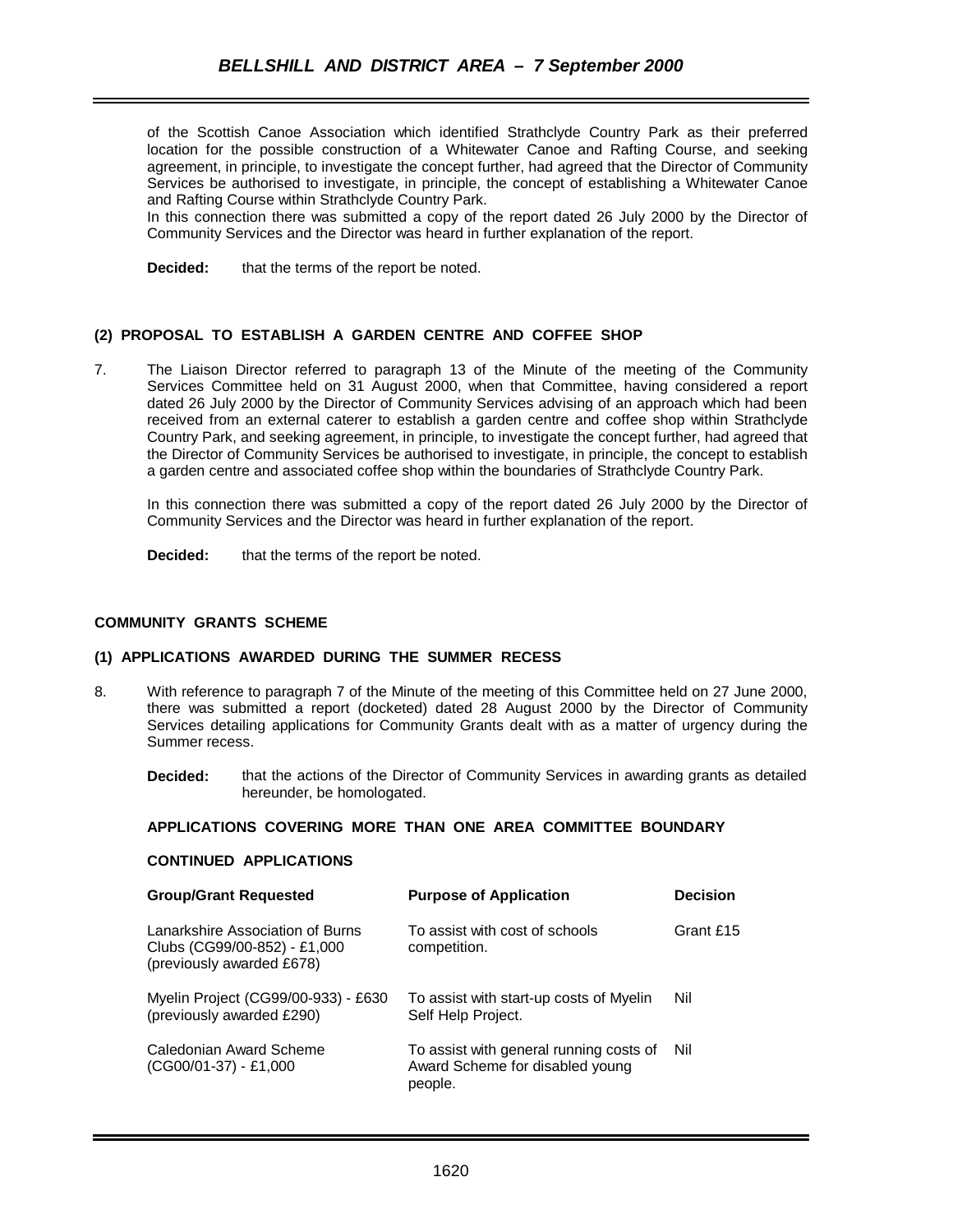# *BELLSHILL AND DISTRICT AREA – 7 September 2000*

| <b>Group/Grant Requested</b>                                            | <b>Purpose of Application</b>                                                                          | <b>Decision</b>                                          |
|-------------------------------------------------------------------------|--------------------------------------------------------------------------------------------------------|----------------------------------------------------------|
| Airdrie Victoria Shotokai 2000<br>(CG00/01-41) - £821                   | To assist with purchase of equipment.                                                                  | Nil                                                      |
| Lourdes Scottish Youth Group<br>(HCPT) (CG00/01-42) - £1,000            | To assist with cost of training young<br>people and travelling to Lourdes.                             | Grant £100 and<br>continued for further<br>consideration |
| New Stevenston and District Garden<br>Club (CG00/01-43) - £500          | To assist with purchase of equipment,<br>general running expenses and cost of<br>hosting annual event. | Grant £100 and<br>continued for further<br>consideration |
| New Stevenston Community Council<br>$(CG00/01-48) - £1,000$             | To assist with cost of outing.                                                                         | Nil                                                      |
| Society for the Protection of the<br>Unborn Child (CG00/01-58) - £1,500 | To assist with general running costs<br>and purchase of educational<br>materials.                      | Grant £300 and<br>continued for further<br>consideration |
| Strathclyde Fire Brigade Pipe Band<br>(CG00/01-103) - £2,000            | To assist with purchase of<br>replacement equipment.                                                   | Grant £50                                                |
| New Stevenston Senior Citizens'<br>Centre (CG00/01-110) - £1,500        | To assist with cost of summer activity<br>programme.                                                   | Grant £200                                               |
| Twenty Twenty (CG00/01-118) -<br>£2,000                                 | To assist with costs of video<br>production.                                                           | Nil                                                      |
| Lanarkshire Keyboard Club<br>(CG00/01-127) - £600                       | To assist with the purchase of audio<br>equipment.                                                     | Nil                                                      |

# **APPLICATIONS SPECIFIC TO BELLSHILL AND DISTRICT AREA COMMITTEE**

# **CONTINUED APPLICATIONS**

| <b>Group/Grant Requested</b>                                                                     | <b>Purpose of Application</b>                                                                         | <b>Decision</b>                        |
|--------------------------------------------------------------------------------------------------|-------------------------------------------------------------------------------------------------------|----------------------------------------|
| <b>Burnhead Bowling Club</b><br>(CG99/00-796) - £1,500                                           | To assist with costs of painting the<br>changing facilities and the repair and<br>renewal of seating. | Grant £1,000                           |
| <b>Limited Edition Youth Club</b><br>(CG99/00-806) - £400 (previously<br>awarded £100)           | To assist with purchase of games and<br>craft equipment.                                              | Continue for further<br>consideration. |
| Sacred Heart Parish Church Hall<br>Committee (CG99/00-809) - £1,000<br>(previously awarded £750) | To assist with purchase of new<br>windows, door lighting and toilets for<br>hall.                     | Grant £100                             |
| Viewpark Thistle AFC<br>(CG99/00-836) - £500 (previously<br>awarded £50)                         | To assist with admin costs and travel<br>expenses.                                                    | Grant £400                             |

ī.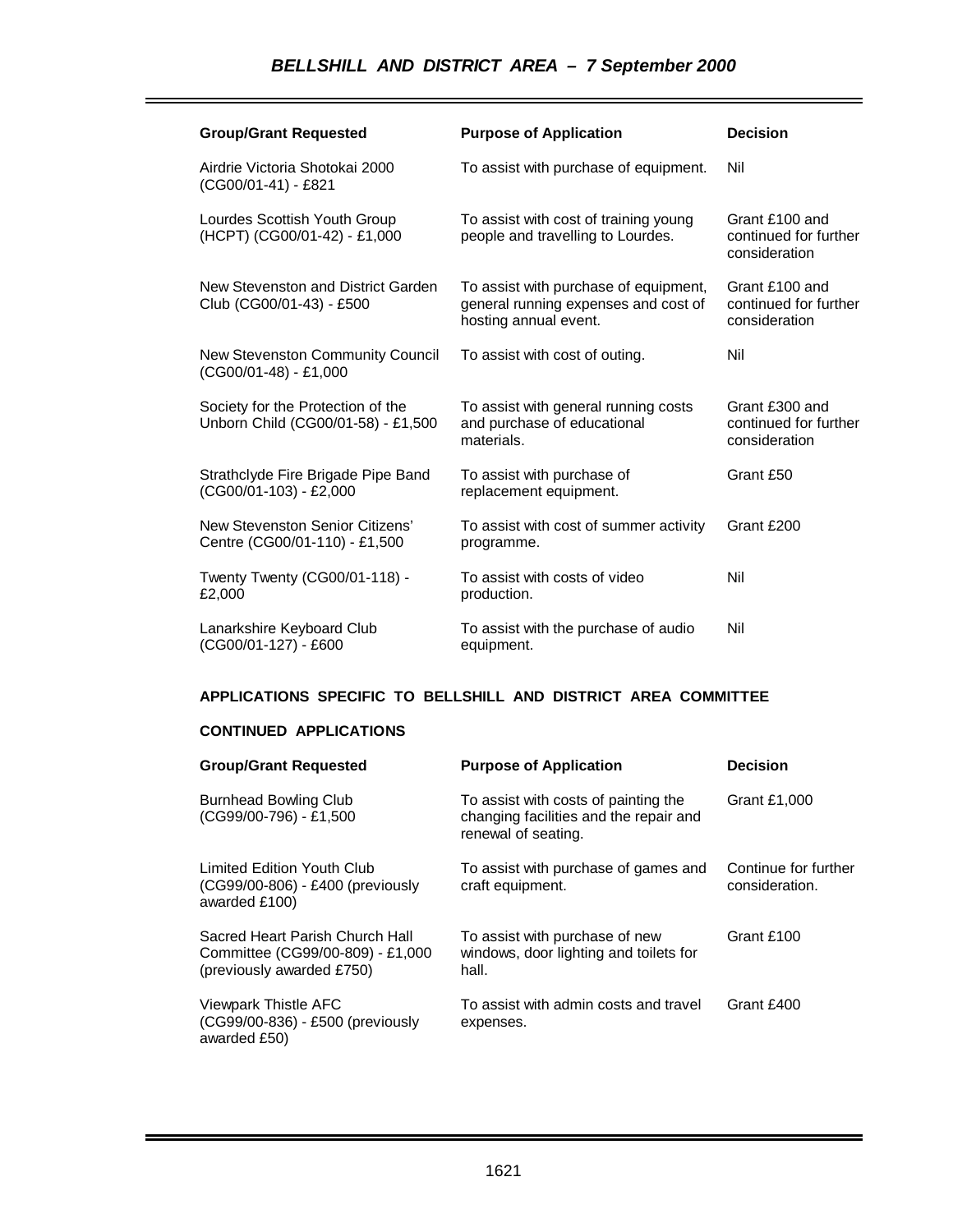| <b>Group/Grant Requested</b>                                                         | <b>Purpose of Application</b>                                                       | <b>Decision</b>                                           |
|--------------------------------------------------------------------------------------|-------------------------------------------------------------------------------------|-----------------------------------------------------------|
| Hattonrigg Senior Citizens Club<br>(CG99/00-871) - £300 (previously<br>awarded £150) | To assist with cost of social evening to<br>commemorate club's silver jubilee.      | Grant £150                                                |
| Mossend Play Safe (CG99/00-955) -<br>£2,000 (previously awarded £896)                | To assist with costs of building a play<br>area for local children.                 | Grant £304                                                |
| Focus Youth Project (CG99/00-977) -<br>£700                                          | To assist with costs of Summer Fayre.                                               | Grant £600                                                |
| Sportscene Youth Club<br>(CG99/00-14) - £500                                         | To assist with purchase of new<br>equipment and hosting of badminton<br>tournament. | Grant £100 and<br>continued for further<br>consideration. |
| St. Teresa's Support Group<br>(CG99/00-15) - £450                                    | To assist with general running costs.                                               | Continued for further<br>consideration                    |
| <b>Orbiston Parent Group</b><br>(CG99/00-16) - £1,000                                | To assist with purchase of multi-media<br>system.                                   | Grant £100 and<br>continued for further<br>consideration  |
| Woodland Grove Sheltered Housing<br>(CG99/00-17) - £300                              | To assist with cost of outing.                                                      | Grant £300                                                |
| <b>Bellshill Community Council</b><br>(CG99/00-56) - £900                            | To assist with cost of hosting annual<br>Street Fayre.                              | Grant £550 and<br>continued for further<br>consideration  |
| Spindlehowe Sheltered Housing<br>Complex (CG99/00-63) - £300                         | To assist with cost of outing to<br>Kirkcaldy.                                      | Grant £300                                                |
| <b>NEW APPLICATIONS</b>                                                              |                                                                                     |                                                           |
| <b>Group/Grant Requested</b>                                                         | <b>Purpose of Application</b>                                                       | <b>Decision</b>                                           |
| Christ the King PTA (CG00/01-67) -<br>£200                                           | To assist with purchase of graduation<br>gowns and medals.                          | Grant £200                                                |
| <b>Bellshill and District Clergy Fraternal</b><br>(CG00/01-68) - £750                | To assist with cost of hosting<br>inter-denominational millennium<br>celebration.   | Grant £350 and<br>continued for further<br>consideration  |
| <b>Orbiston Parents' Group</b><br>(CG00/01-69) - £1,500                              | To assist with purchase of materials<br>for outdoor arts project.                   | Grant £100 and<br>continued for further<br>consideration  |
| 15 <sup>th</sup> Motherwell Boys Brigade<br>(CG00/01-70) - £500                      | To assist with cost of outdoor<br>activities for millennium camp.                   | Grant £400                                                |
| <b>Burnhead Senior Citizens</b><br>$(CGO0/01-111) - £1,000$                          | To assist with cost of summer outing<br>and Christmas dinner.                       | Continued for further<br>consideration                    |
| Parkville Neighbourhood Watch                                                        | To assist with costs of gardening                                                   | Grant £300                                                |

competition and annual barbecue.

(CG00/01-120) - £500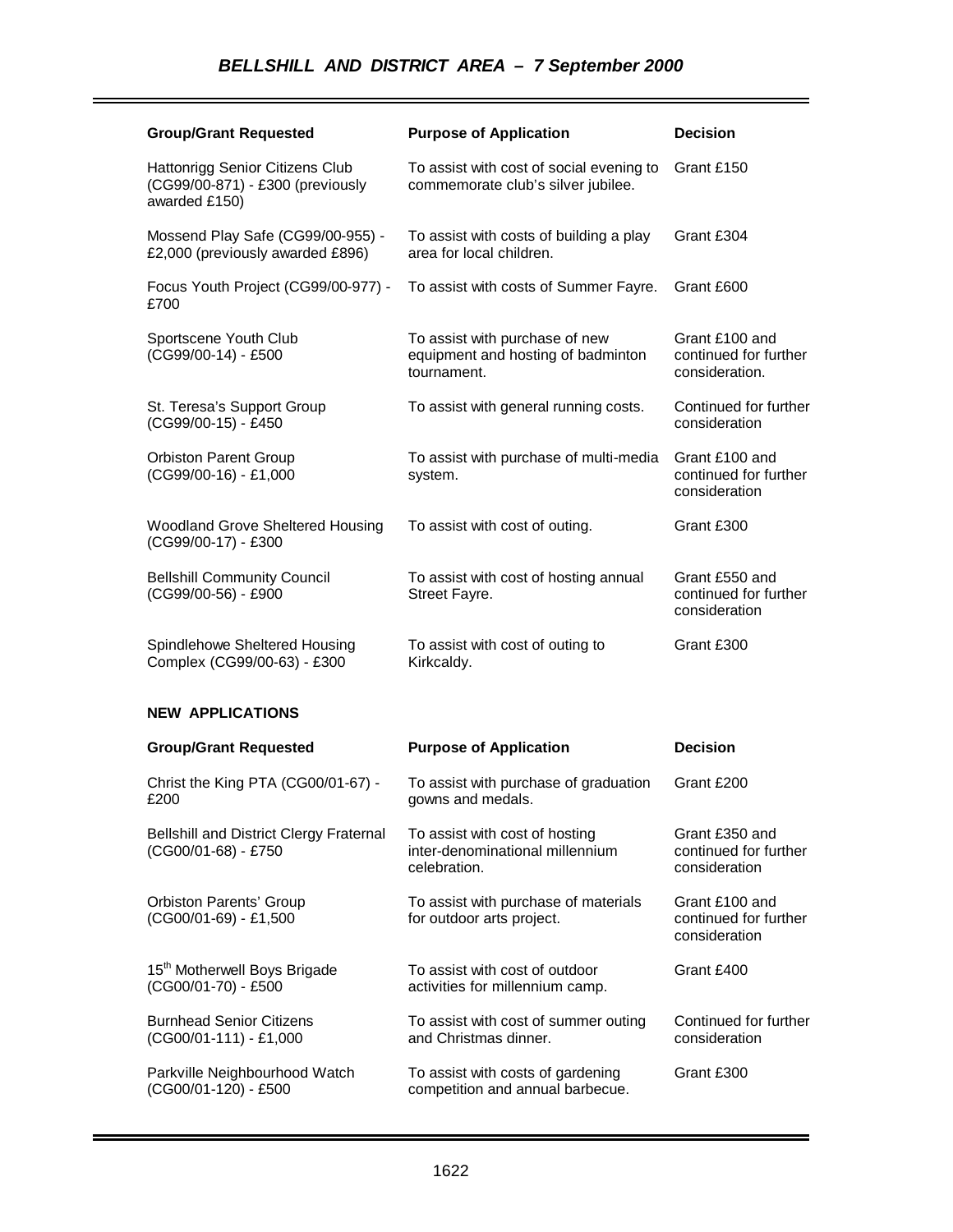| <b>Group/Grant Requested</b>                                            | <b>Purpose of Application</b>                                             | <b>Decision</b>                                          |
|-------------------------------------------------------------------------|---------------------------------------------------------------------------|----------------------------------------------------------|
| <b>Bellshill Community Council</b><br>(CG00/01-121) - £411.25           | To assist with costs of removing<br>graffiti from bridge.                 | Grant £100 and<br>continued for further<br>consideration |
| <b>Muirpark Amenity Fund</b><br>(CG00/01-125) - £500                    | To assist with purchase of garden<br>materials.                           | Grant £50 and<br>continued for further<br>consideration. |
| Calderglen Residents Association<br>(CG00/01-136) - £500                | To assist with cost of upgrading<br>children's play area and sports field | Grant £350                                               |
| <b>Bellshill West Church Men's</b><br>Fellowship (CG00/01-137) - £1,000 | To assist with purchase of new oven                                       | Continued for further<br>consideration                   |
| St Columba's SVDP (CG00/01-138) -<br>£1.000                             | To assist with cost of summer bus<br>outing and Christmas outing.         | Continued for further<br>consideration                   |

# **(2) CONSIDERATION OF APPLICATIONS AND ADMINISTRATIVE ARRANGEMENTS**

9. With reference to paragraph 7 of the Minute of the meeting of the Community Services (Community Development) Sub-Committee held on 25 August 1999, when, inter alia, that Committee had noted that a review of the operation of the Community Grants Scheme would be undertaken by the Director of Community Services, there was submitted a report (docketed) dated 23 August 2000 by the Director of Community Services (1) outlining the background to the review; (2) intimating that future payment of Community Grants would be made through the Bank Automated Clearing System (BACS); (3) proposing that to improve efficiency of the scheme applications presented to a second Committee cycle which do not attract a recommendation to fund would receive no further consideration and accordingly applicants would be advised of a nil award, and (4) detailing applications for Community Grants covering more than one Area Committee boundary together with continued and new applications specific to the Bellshill and District Area Committee.

#### **Decided:**

- (1) that on presentation to a second Committee cycle applications which do not attract a recommendation to fund will receive no further consideration, and accordingly applicants will be advised of a nil award;
- (2) that the introduction of Bank Automated Clearing System (BACS) as the method of grant payment be noted, and
- (3) that subject to receipt of any outstanding information, the applications for Community Grants be dealt with as follows:-

# **APPLICATIONS COVERING MORE THAN ONE AREA COMMITTEE BOUNDARY**

#### **CONTINUED APPLICATIONS**

| <b>Group/Grant Requested</b>                                                    | <b>Purpose of Application</b>                                                          | <b>Decision</b>                        |
|---------------------------------------------------------------------------------|----------------------------------------------------------------------------------------|----------------------------------------|
| Caledonian Award Scheme<br>$(CG00/01-37) - £1,000$<br>(previously awarded £185) | To assist with general running costs of<br>Awards Scheme for disabled young<br>people. | Continued for further<br>consideration |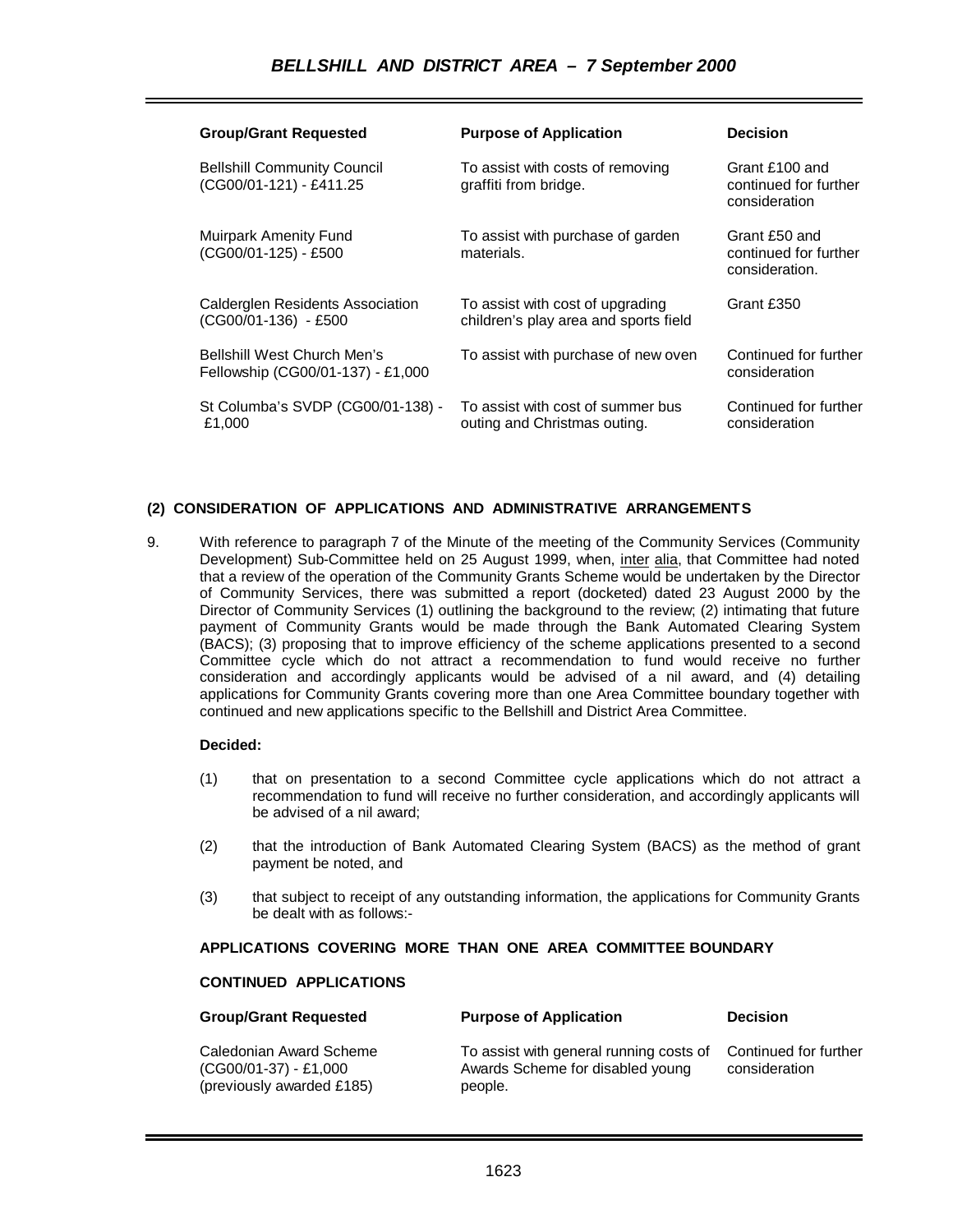| <b>Group/Grant Requested</b>                                                                         | <b>Purpose of Application</b>                                                                          | <b>Decision</b>                         |
|------------------------------------------------------------------------------------------------------|--------------------------------------------------------------------------------------------------------|-----------------------------------------|
| New Stevenston and District Garden<br>Club (CG00/01-43) - £500<br>(previously awarded £100)          | To assist with purchase of equipment,<br>general running expenses and cost of<br>hosting annual event. | Continued for further<br>consideration  |
| New Stevenston Community Council<br>(CG00/01-48) - £1,000                                            | To assist with cost of outing.                                                                         | Continued for further<br>consideration  |
| Nicol Odeans (CG00/01-55) - £800<br>(previously awarded £225)                                        | To assist with purchase of new<br>instruments and travelling expenses.                                 | Continued for further<br>consideration  |
| Society for the Protection of the<br>Unborn Child (CG00/01-58) - £1,500<br>(previously awarded £600) | To assist with general running costs<br>and purchase of educational<br>materials.                      | Continued for further<br>consideration  |
| Strathclyde Fire Brigade Pipe Band<br>(CG00/01-103) - £2,000 (previously<br>awarded £325)            | To assist with purchase of<br>replacement equipment.                                                   | Continued for further<br>consideration  |
| Carfin Play Group (CG00/01-107) -<br>£840 (previously awarded £400)                                  | To assist with running costs and<br>summer outing.                                                     | Grant £200                              |
| Twenty-Twenty (CG00/01-118) -<br>£2,000                                                              | To assist with costs of video<br>production.                                                           | Continued for further<br>consideration. |
| Lanarkshire Keyboard Club<br>(CG00/01-127) - £600                                                    | To assist with purchase of audio<br>equipment.                                                         | Continued for further<br>consideration. |
| <b>Carfin Senior Citizens</b><br>(CG00/01-132) - £250 (previously<br>awarded £150)                   | To assist with cost of summer outing.                                                                  | Grant £50                               |
| St. Mary's Church Senior Citizens'<br>Club (CG00/01-143) - £600<br>(previously awarded £200)         | To assist with cost of Christmas<br>dinner.                                                            | Continued for further<br>consideration  |

# **NEW APPLICATIONS**

| <b>Group/Grant Requested</b>                                         | <b>Purpose of Application</b>                                                                                                          | <b>Decision</b>                                          |
|----------------------------------------------------------------------|----------------------------------------------------------------------------------------------------------------------------------------|----------------------------------------------------------|
| Newarthill Amateur Boxing and<br>Fitness Club (CG00/01-172) - £1,500 | To assist with cost of refurbishing<br>building and purchasing equipment.                                                              | Grant £200 and<br>continued for further<br>consideration |
| Motherwell/Clydesdale Headway<br>Group (CG00/01-175) - £2,000        | To assist with general running costs of<br>Group.                                                                                      | Continued for further<br>consideration                   |
| <b>Ethnic Junior Education Group</b><br>(CG00/01-178) - £2,000       | To assist with week-end educational<br>outing to millennium dome.                                                                      | Continued for further<br>consideration                   |
| Motherwell and District Women's Aid<br>(CG00/01-202) - £750          | To assist with purchase of resource<br>materials, cost of attending<br>seminars/conferences and social<br>outings throughout the year. | Continued for further<br>consideration                   |

٠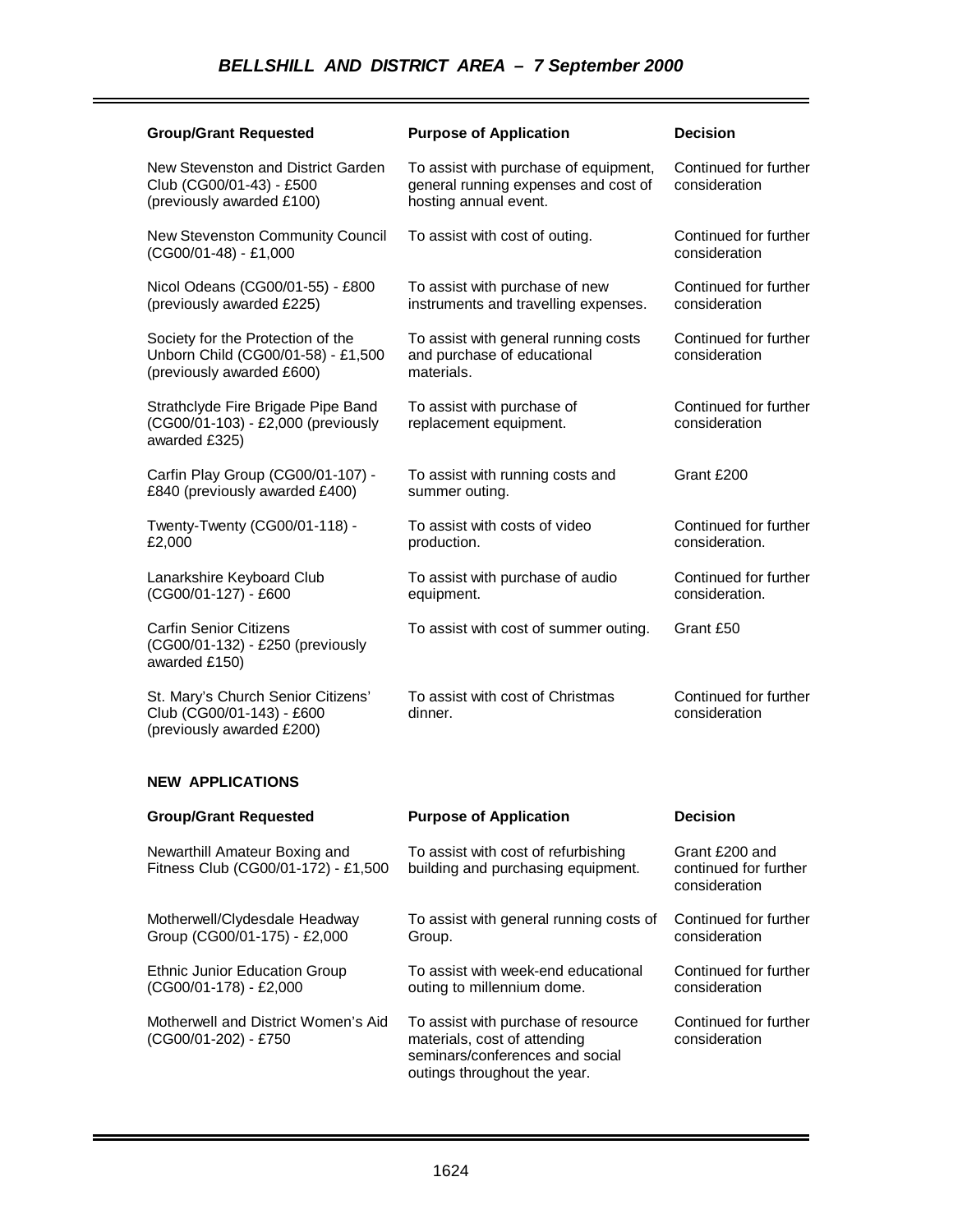# *BELLSHILL AND DISTRICT AREA – 7 September 2000*

| <b>Group/Grant Requested</b>                                | <b>Purpose of Application</b>                                                            | <b>Decision</b>                                          |
|-------------------------------------------------------------|------------------------------------------------------------------------------------------|----------------------------------------------------------|
| Group Around Self Harm (GASH)<br>(CG00/01-209) - £500       | To assist with cost of hosing<br>conference.                                             | Continued for further<br>consideration                   |
| <b>Newarthill Community Council</b><br>(CG00/01-214) - £600 | To assist with cost of maintaining<br>community mini-bus.                                | Grant £200                                               |
| Wishaw Boys' Club (CG00/01-225) -<br>£1,720                 | To assist with purchase of equipment<br>and general running costs.                       | Continued for further<br>consideration                   |
| Bothwell United Boys' Club<br>(CG00/01-226) - £350          | To assist with purchase of football<br>strips.                                           | Grant £250 and<br>continued for further<br>consideration |
| Kilsyth Close Harmony Group<br>(CG00/01-231) - £1,100       | To assist with purchase of keyboard,<br>sheet music and hall let and transport<br>costs. | Continued for further<br>consideration                   |

# **APPLICATIONS SPECIFIC TO BELLSHILL AND DISTRICT AREA COMMITTEE**

# **CONTINUED APPLICATIONS**

| <b>Group/Grant Requested</b>                                                                | <b>Purpose of Application</b>                                                       | <b>Decision</b>                                          |
|---------------------------------------------------------------------------------------------|-------------------------------------------------------------------------------------|----------------------------------------------------------|
| <b>Limited Edition Youth Group</b><br>(CG99/00-806) - £400                                  | To assist with purchase of games and<br>craft equipment.                            | Grant £200 and<br>continued for further<br>consideration |
| Sportscene Youth Club<br>(CG00/01-14) - £500 (previously<br>awarded £100)                   | To assist with purchase of new<br>equipment and hosting of badminton<br>tournament. | Continued for further<br>consideration                   |
| St. Teresa's Support Group<br>(CG00/01-15) - £450                                           | To assist with general running costs.                                               | Grant £300                                               |
| <b>Orbiston Parent Group</b><br>(CG00/01-16) - £1,000 (previously<br>awarded £100)          | To assist with purchase of multi-media<br>system.                                   | Continued for further<br>consideration                   |
| <b>Bellshill Community Council</b><br>(CG00/01-56) - £900 (previously<br>awarded £550)      | To assist with cost of hosting annual<br>street fair.                               | Continued for further<br>consideration                   |
| Bellshill and District Clergy Fraternal<br>(CG00/01-68) - £750 (previously<br>awarded £350) | To assist with cost of hosting inter-<br>denominational millennium<br>celebration.  | Continued for further<br>consideration                   |
| <b>Orbiston Parents' Group</b><br>(CG00/01-69) - £1,500 (previously<br>awarded £100)        | To assist with purchase of materials<br>for outdoor arts project.                   | Continued for further<br>consideration.                  |
| <b>Burnhead Senior Citizens</b><br>$(CGO0/01-111) - £1,000$                                 | To assist with cost of summer outing<br>and Christmas dinner.                       | Grant £500                                               |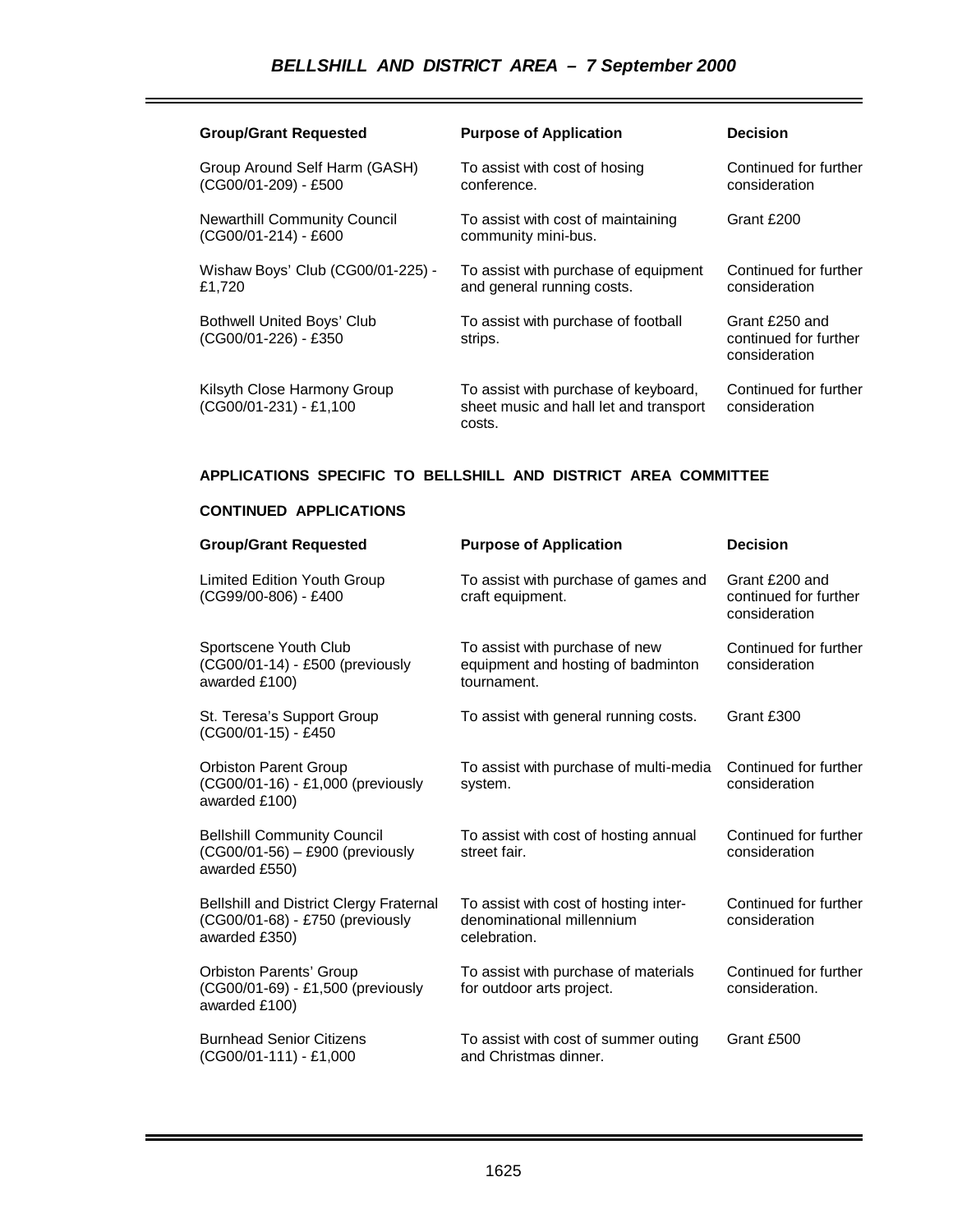| <b>Group/Grant Requested</b>                                                               | <b>Purpose of Application</b>                                                      | <b>Decision</b>                                           |
|--------------------------------------------------------------------------------------------|------------------------------------------------------------------------------------|-----------------------------------------------------------|
| <b>Bellshill Community Council</b><br>(CG00/01-121) - £411.25 (previously<br>awarded £100) | To assist with costs of removing<br>graffiti from bridge.                          | Continued for further<br>consideration.                   |
| Muirpark Amenity Fund<br>(CG00/01-125) - £500 (previously<br>awarded £50)                  | To assist with purchase of garden<br>materials.                                    | Grant £400 and<br>continued for further<br>consideration. |
| <b>Bellshill West Church Men's</b><br>Fellowship (CG00/01-137) - £1,000                    | To assist with purchase of new oven.                                               | Nil                                                       |
| St. Columba's SVDP<br>(CG00/01-138) - £1,000                                               | To assist with cost of summer bus<br>outing and Christmas outing.                  | Grant £650                                                |
| <b>NEW APPLICATIONS</b>                                                                    |                                                                                    |                                                           |
| <b>Group/Grant Requested</b>                                                               | <b>Purpose of Application</b>                                                      | <b>Decision</b>                                           |
| Holy Family Rambling Club<br>(CG00/01-170) - £500                                          | To assist with start-up costs and<br>purchase of equipment.                        | Grant £175 and<br>continued for further<br>consideration. |
| <b>Bellshill Salvation Army Home</b><br>League and Over 60s Club<br>(CG00/01-199) - £500   | To assist with cost of millennium<br>dinner and concert party.                     | Grant £200 and<br>continued for further<br>consideration. |
| Mossend Bowling Club<br>(CG00/01-205) - £2,000                                             | To assist with repair of lockers and<br>refurbishment of pathways and<br>building. | Grant £750 and<br>continued for further<br>consideration. |
| Rosehall (Bellshill) Residents<br>Association (CG00/01-211) - £500                         | To assist with hire of equipment for<br>fun day.                                   | Grant £400                                                |
| <b>Bellshill West Church Women's</b><br>Guild (CG00/01-213) - £1,000                       | To assist with cost of refurbishing<br>kitchen and purchase of equipment.          | Grant £100 and<br>continued for further<br>consideration. |
| Holytown Colts Youth Club<br>(CG00/01-219) - £250                                          | To assist with cost of hosting fun day.                                            | Grant £250                                                |
| <b>Bellshill Area Safety Initiative</b><br>(CG00/01-221) - £500                            | To assist with cost of hosting<br>interactive safety-based roadshow.               | Grant £125 and<br>continued for further<br>consideration. |
| Orbiston Amateur Boxing Club<br>(CG00/01-230) - £700                                       | To assist with purchase of equipment<br>and general running costs.                 | Grant £100 and<br>continued for further<br>consideration  |
| Bellshill Cheers AFC (CG00/01-233)<br>$-£750$                                              | To assist with purchase of football<br>equipment and first aid equipment.          | Grant £50 and<br>continue for further<br>consideration    |
| Orbiston Parent and Toddler Group<br>(CG00/01-239) - £200                                  | To assist with purchase of<br>replacement equipment and toys.                      | Continued for further<br>consideration                    |

۰